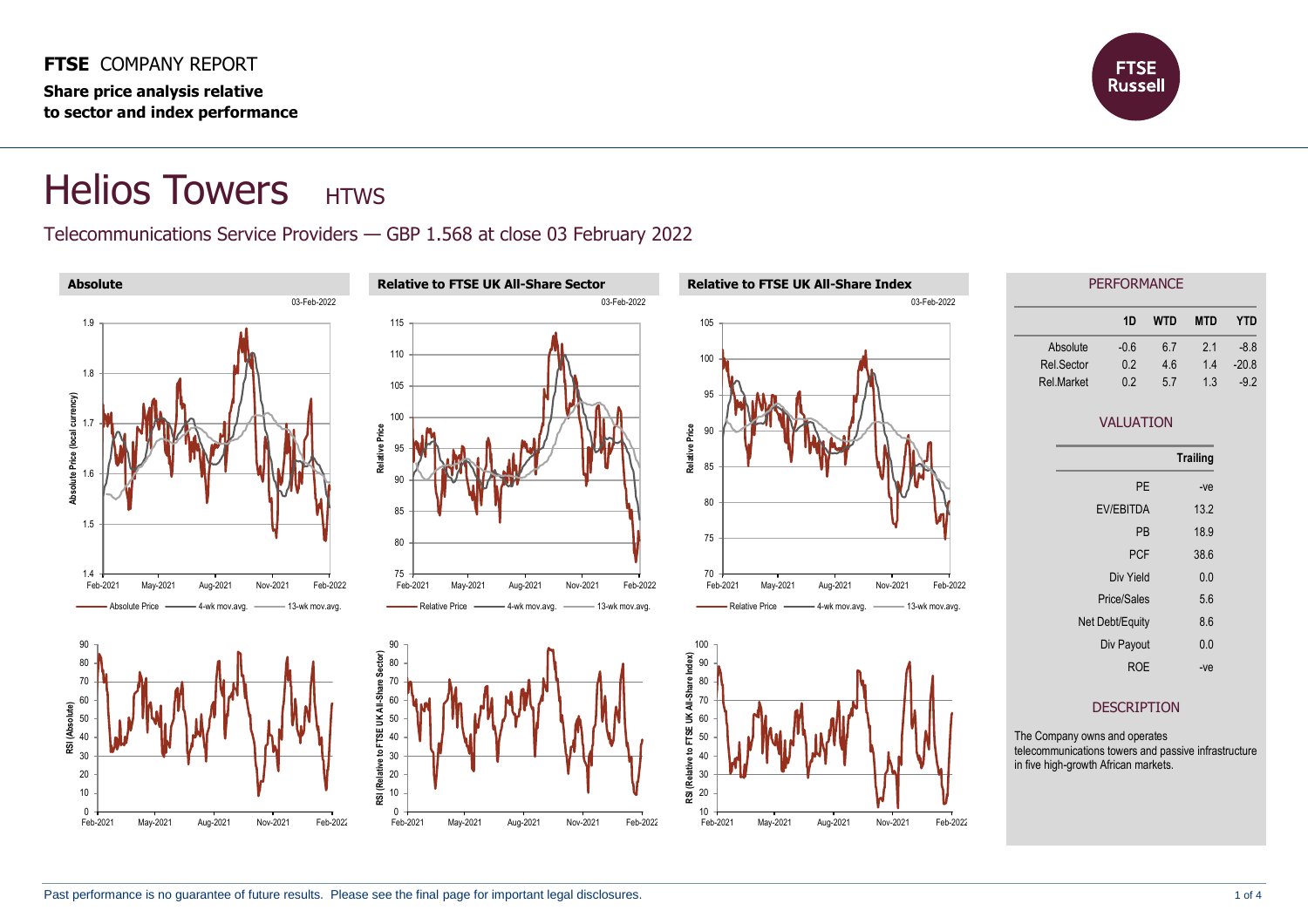## **Valuation Metrics**



Note: bar chart reflects the top and bottom five current values for the valuation ratio in question for FTSE All Shares stocks in the same sector as the stock concerned. All valuation metrics are trailing.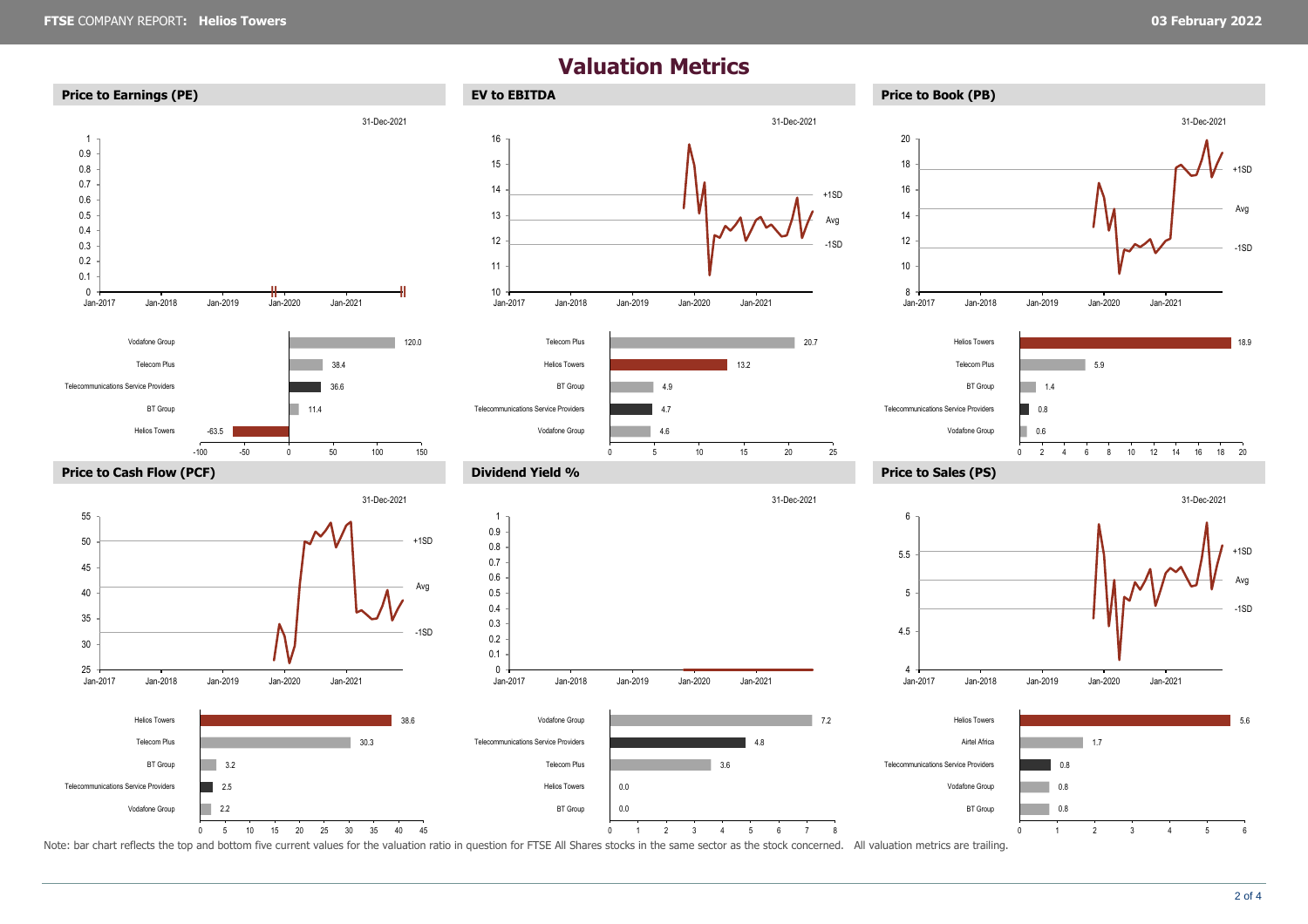## **Valuation Metrics**



Note: bar chart reflects the top and bottom five current values for the valuation ratio in question for FTSE All Shares stocks in the same sector as the stock concerned. All valuation metrics are trailing.